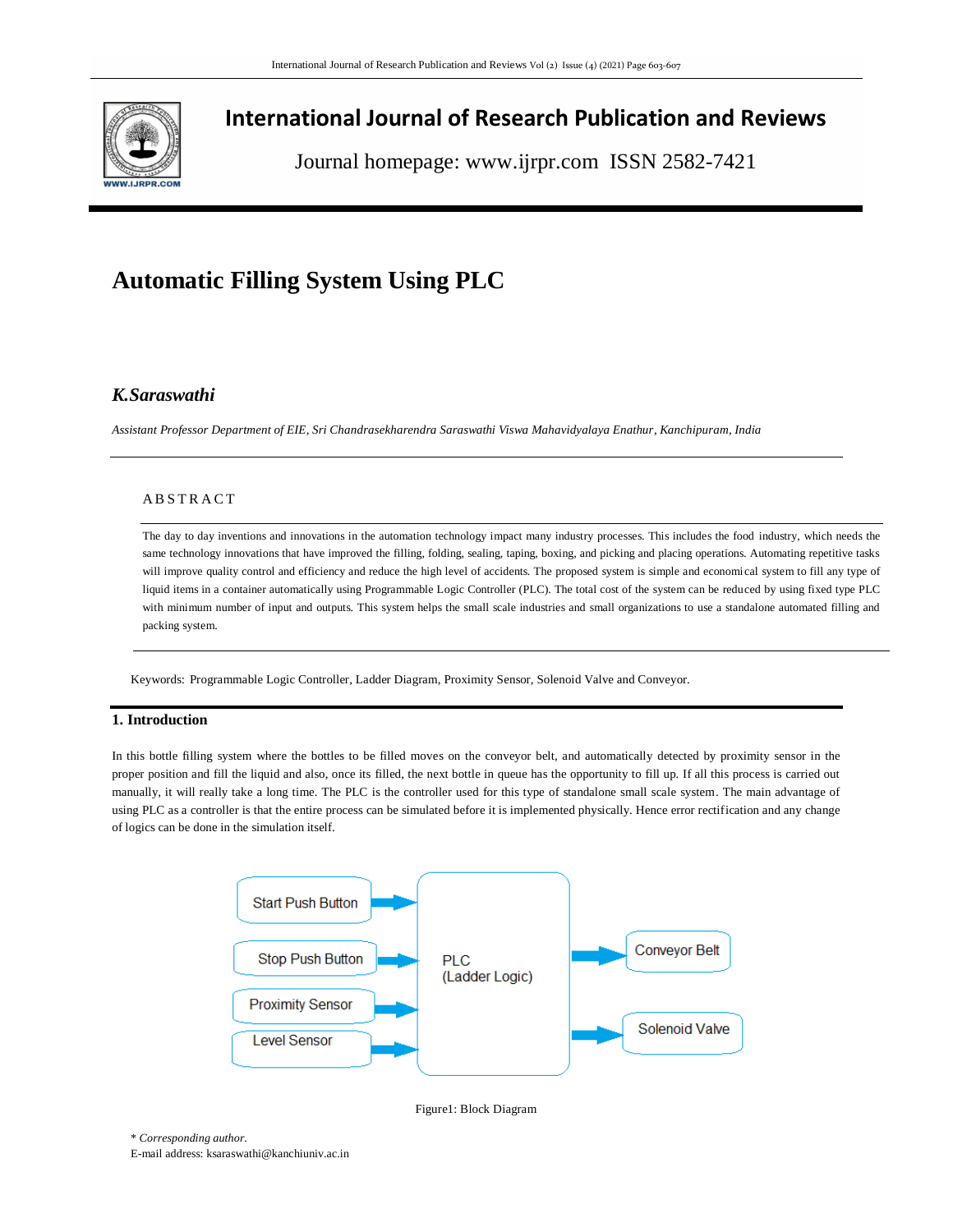

**Figure 2:** PLC Based Filling System

#### **2. Programmable Logic Controller**

A programmable logic controller or programmable controller is an industrial digital computer that has been ruggedized and ada pted for the control of manufacturing processes, such as assembly lines, robotic devices, or any activity that requires high reliability, ease of programming, and process fault diagnosis. PLC is an industrial computer control system that continuously monitors the state of input devices and makes decisions based upon a custom program to control the state of output devices. However, the biggest benefit in using a PLC is the ability to change and replicate the operation or process while collecting and communicating vital information. The PLC used in this system is Allen-Bradley MicroLogix 1100 PLC.



**Figure 3:** Allen-Bradley MicroLogix 1100 PLC

#### **3. Proximity Sensor**

A non-contact type Proximity sensor is used to detect the presence of an object when the object enters the sensing range. There are different types of Proximity sensors like Capacitive type, Inductive type, Infrared sensors, light sensors and some sensors detects the object presence based on sound wave. Inductive Proximity Sensors detect magnetic loss because of the eddy currents that are generated on a conductive surface by an external magnetic field. An AC magnetic field is generated on the detection coil, and changes in the impedance due to eddy currents generated on a metallic object are detected.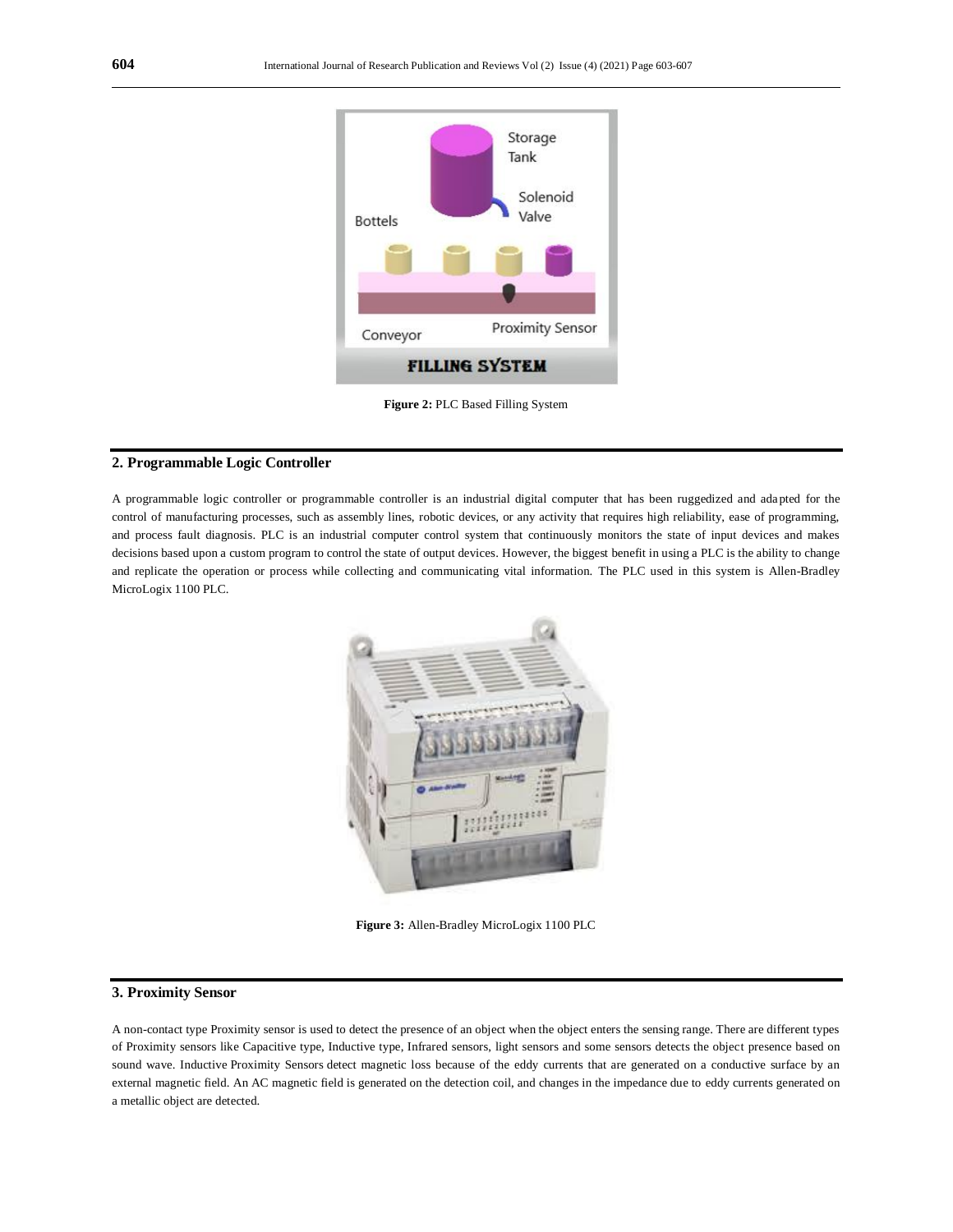

**Figure4:** Proximity Sensor

#### **4. Solenoid Valve**

Solenoid valves are control units which, when electrically energized or de-energized, either shut off or allow fluid flow. The actuator takes the form of an electromagnet. A solenoid is a device comprised of a coil of wire, the housing and a moveable plunger (armature). When an electrical current is introduced, a magnetic field forms around the coil which draws the plunger in. More simply, a solenoid converts electrical energy into mechanical work.



**Figure 5:** Solenoid Valve

#### **5. Conveyor belt**

A conveyor belt works by two motorized pulleys that loop over a long stretch of thick, durable material. When motors in the pulleys operate at the same speed and spin in the same direction, the belt moves between the two. If object are particularly heavy or if the conveyor belt is carrying them for a long distance then a rollers may be placed on the sides of the conveyor belt for support.



**Figure 6:** Conveyor Belt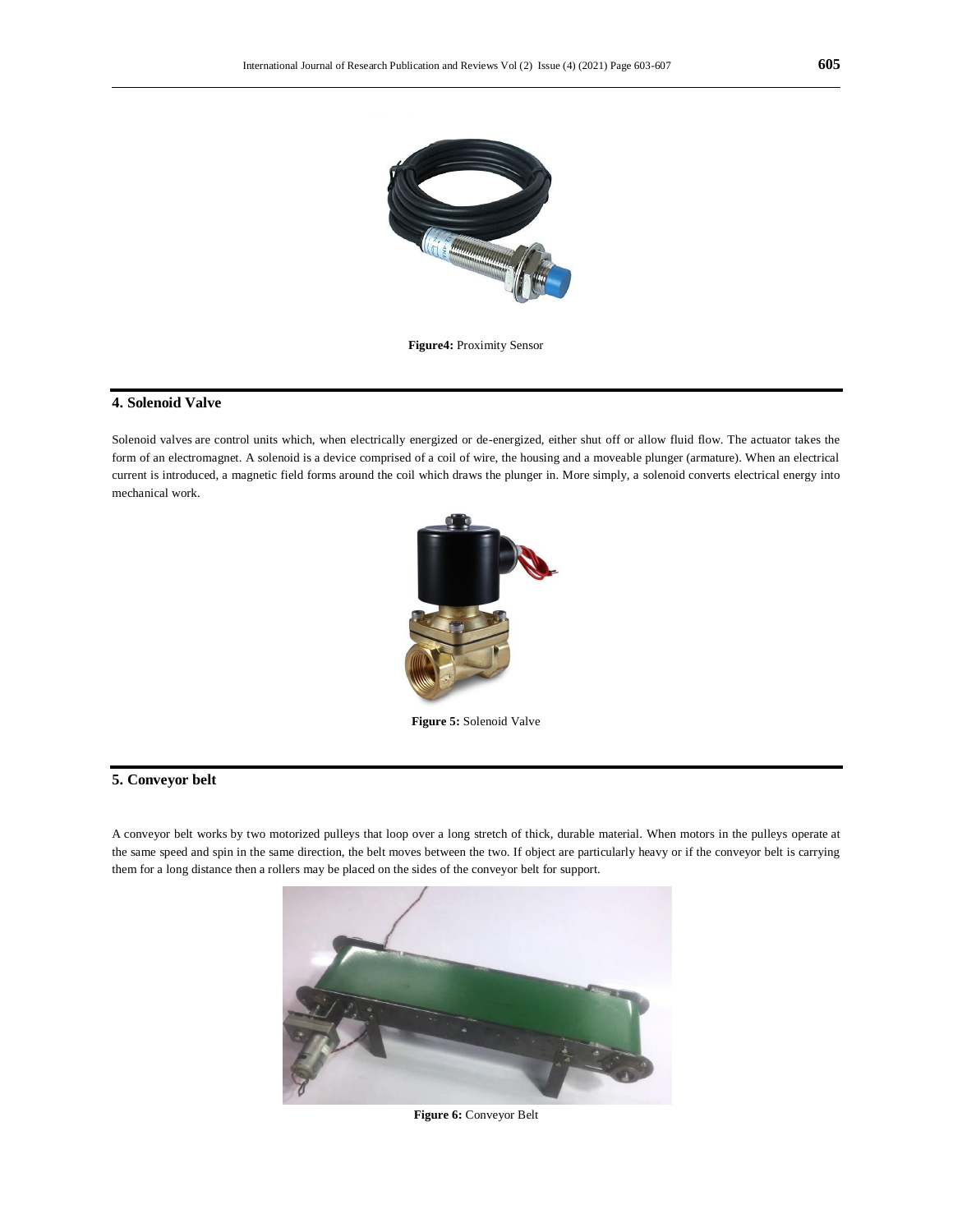#### **6. Programming**

Ladder Logic is the most commonly used PLC programming language. Ladder Diagram (LD) traditional ladder logic is graphical programming language. Initially programmed with simple contacts that simulated the opening and closing of relays, Ladder Logic programming has been expanded to include such functions as counters, timers, shift registers, and math operations. The software used for this system is RSLogix 500.

#### **7. Sequence of Operation**

- Step 1. Start the system by pressing the start push button.
- Step 2. Once the start push button is pressed the conveyor belt starts moving with empty bottles.
- Step 3. When the proximity sensor senses the bottle in the conveyor belt. The belts will stop moving.
- Step 4. After the proximity sensor senses the bottle with a delay of 2 sec & then the solenoid value turn ON to fill the bottle.
- Step 5. Once the bottle is filled then the solenoid values closed.
- Step 6. After a delay of 2 seconds the conveyor belt starts to move to position the next bottle in the conveyor.
- Step 7. The sequence will repeat until the stop push button is pressed.

#### **Table 1:** Input Address Table

#### **Table 2**: Output Address Table

| <b>Appendix A. Input</b>                      | <b>Appendix B. Address</b> |
|-----------------------------------------------|----------------------------|
| <b>Appendix C. Start</b>                      | Appendix D. I:0/0          |
| <b>Appendix E. Stop</b>                       | Appendix F. I:0/1          |
| <b>Appendix G. Proximity</b><br><b>Sensor</b> | Appendix H. I:0/2          |
| <b>Appendix I. Level Sensor</b>               | Appendix J. I:0/3          |

| <b>Appendix M. Conveyor</b> | Appendix N. O:0/0 |
|-----------------------------|-------------------|
| Appendix O. Solenoid Valve  | Appendix P. O:0/1 |

**Appendix K. Output Appendix L. Address**



**Figure 7: Ladder Logic**